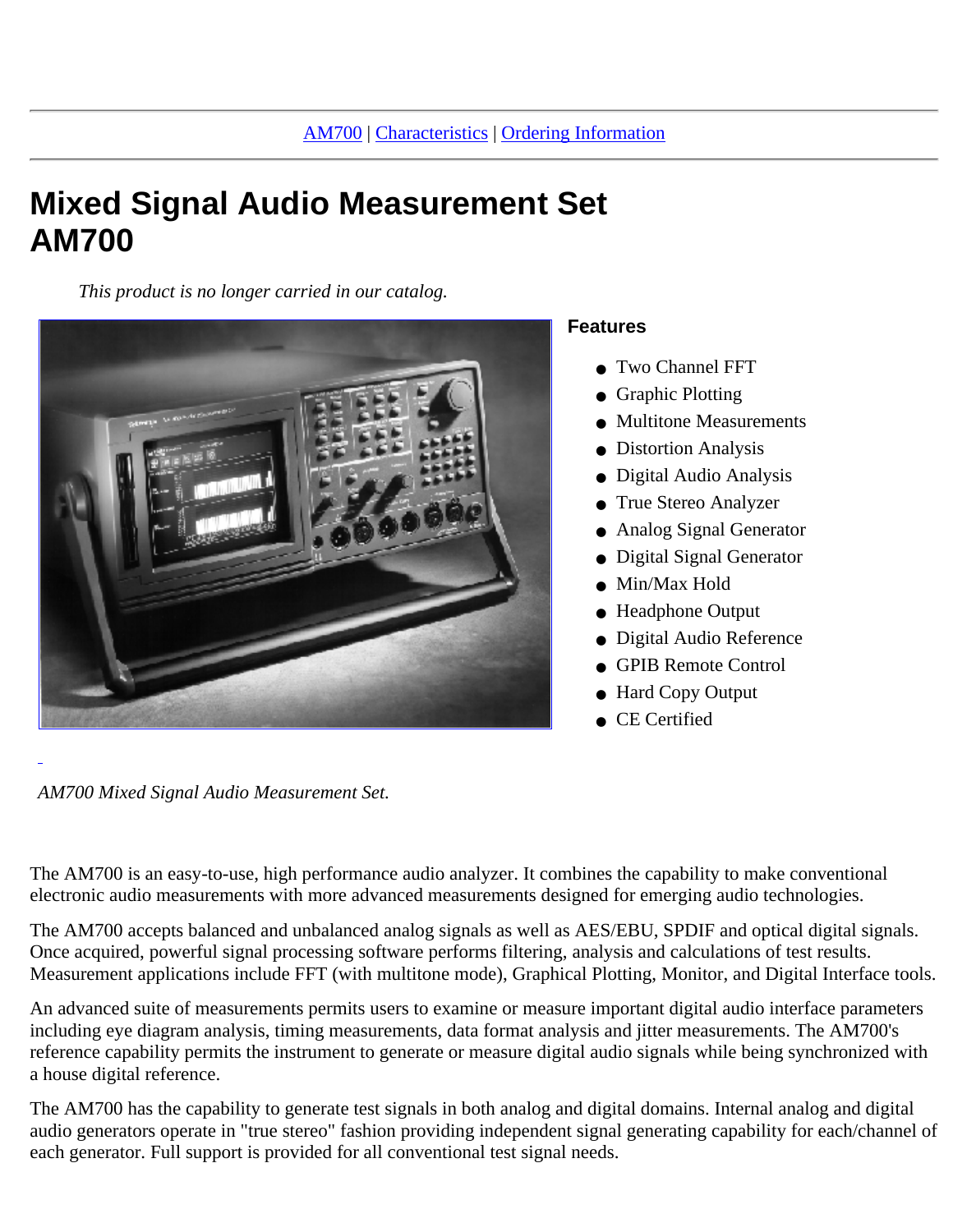The AM700's powerful measurement capabilities do not come at the expense of ease of use.

Operation is controlled by proven, simple combinations of hardkeys, softkeys, knob rotation and touch-screen entries.

The AM700 can be operated manually for R & D and service applications. Convenience features for manual operation include touch screen based controls and menus, intelligent cursors, and zoom and pan display capability. Test results may be saved on floppy disk or printed to external printers.

Automatic operation can be programmed through the AM700's function playback feature. Factory test and other manufacturing applications can employ IEEE-488 remote control capability.

## **Analysis Capabilities**

**Fast Fourier Transform Analyzer:** Using any combination of analog and digital inputs the FFT analyzer produces displays of frequency domain data much like those of a spectrum analyzer. Signals to 80 kHz are acquired with an FFT record length of 1024 points. The span (bandwidth of the FFT display) may be zoomed (expanded or contracted horizontally) and panned (scrolled left or right through the display). Amplitude range can be either fixed or autoranging on the input signal. Users can make the optimal choice depending on the characteristics of the signal of interest.

FFT Analyzer can display two channels simultaneously. These displays can either be on separate frequency and amplitude axes or overlaid onto the same frequency and amplitude axis. Display update rate (at full span) exceeds 10 updates per second. From 16 to 428 frequency bins are displayed depending on the amount of zooming.

FFT Analyzer mode provides two cursors for marking and measuring frequency elements. Several cursor modes are supported. Window algorithms supported are Hann, Kaiser-Bessel, Blackman-Harris, Flattop, Uniform, and Saramaki-Rajan.

Special display modes including spectrogram, average, and min & max hold are supported.





*Figure 1. The FFT display allows detailed analysis of audio signals at near real-time update rates. Multitone mode characterizes up to six audio parameters in less than one second.*

*Figure 2. Audio Analyzer plots up to four parameters at once.*

**Multitone Analyzer:** The Multi-tone Analyzer uses special test signals to measure a wide variety of audio system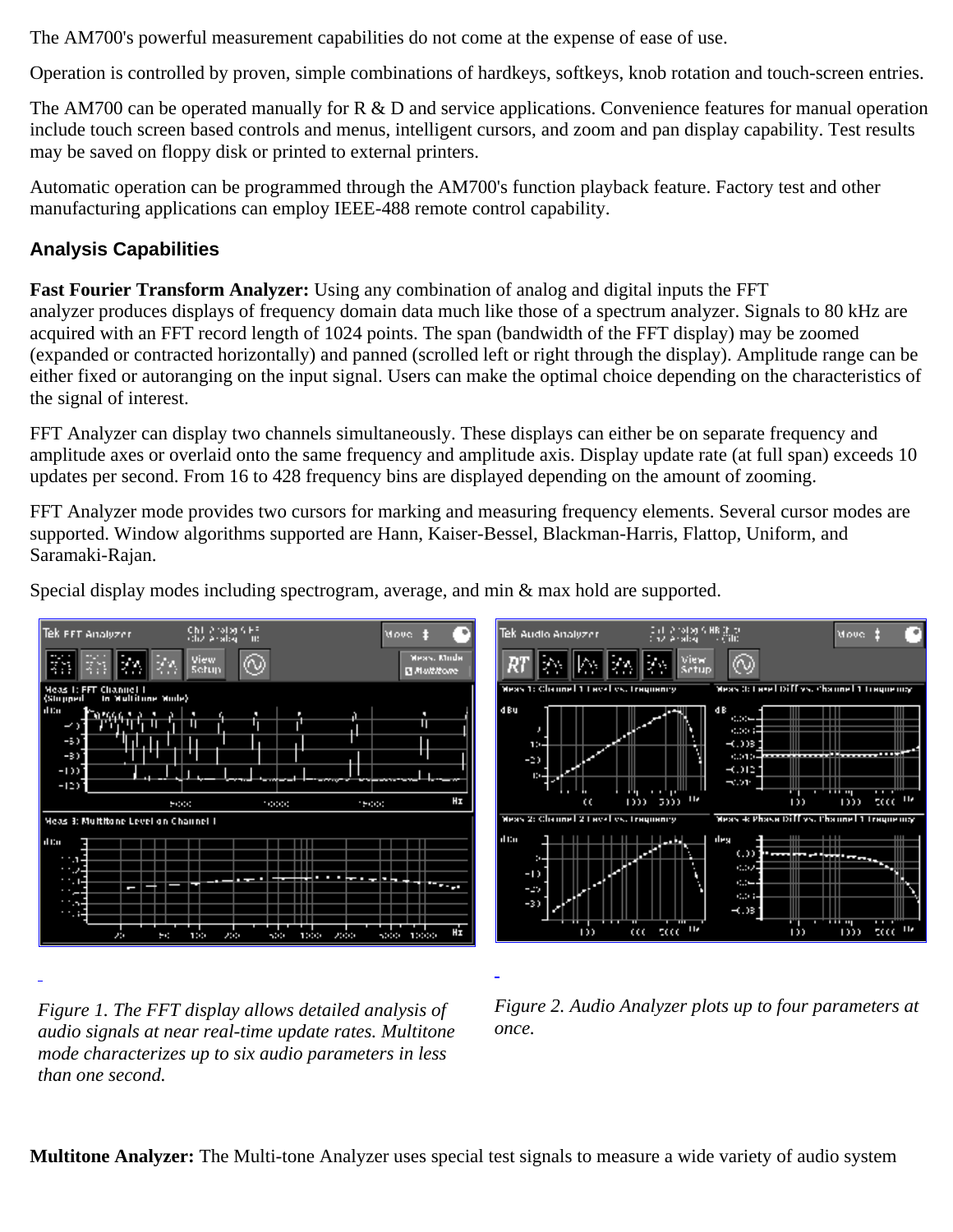parameters with samples of test signal as brief as one second or less. Multitone test signals employ mixtures of tones selected so that individual elements and their respective harmonic and intermodulation products do not coincide in the frequency domain. Differences between the known test signals and the acquired response from the system under test are rapidly analyzed to determine frequency response, distortion and noise, and channel separation, etc. Multitone measurements may be performed on any combination of analog or digital input signals.

The Multitone mode, a sub-mode of the FFT Analyzer, can recognize any signal selected from a set of Multitone signals found in other Tektronix audio test equipment. User-created multitone signal files can easily be added to the recognition set.

**Audio Analyzer:** Using any combination of analog or digital input signals, the Audio Analyzer produces graphs of measurements versus frequency or amplitude. Measurements include level, phase, distortion, IMD, crosstalk, etc. As many as four different graphs can be produced simultaneously. The Audio Analyzer automatically detects the beginning and end of sweep signals and signal sequences.

Multiple plots may be overlaid on any graph to compare to previous measurements or to groups of like measurements. Special analysis modes include Relative-to-Reference mode and Regulation Mode.



*Figure 3. Monitor mode provides a convenient, two-channel oscilloscope display for time-domain audio analysis.*



**Audio Scope:** Two channels of digitizing oscilloscope-like display of the selected input signals are produced by the Audio Monitor application. Conventional oscilloscope controls for channel selection, time-base selection, and triggering are provided. Zooming and cursor capabilities are included.

**Digital Interface Tester:** This analyzer application permits extensive evaluation of the electrical and data characteristics of industry standard digital audio interfaces including AES/EBU, SPDIF (also known as "consumer"), and optical consumer.

The Bit Activity display provides a graphical display of the statistical activity of subframe bits. This application permits users to determine the following characteristics of a digital audio signal at a glance: Parity, Validity, Channel Status and User Bit states, digital audio sample length, and the presence of stuck bits.

The Channel Status display permits users to examine the contents of the Channel Status bytes in either raw binary, decoded (English language), or hexadecimal forms. From this display sources of interface problems caused by data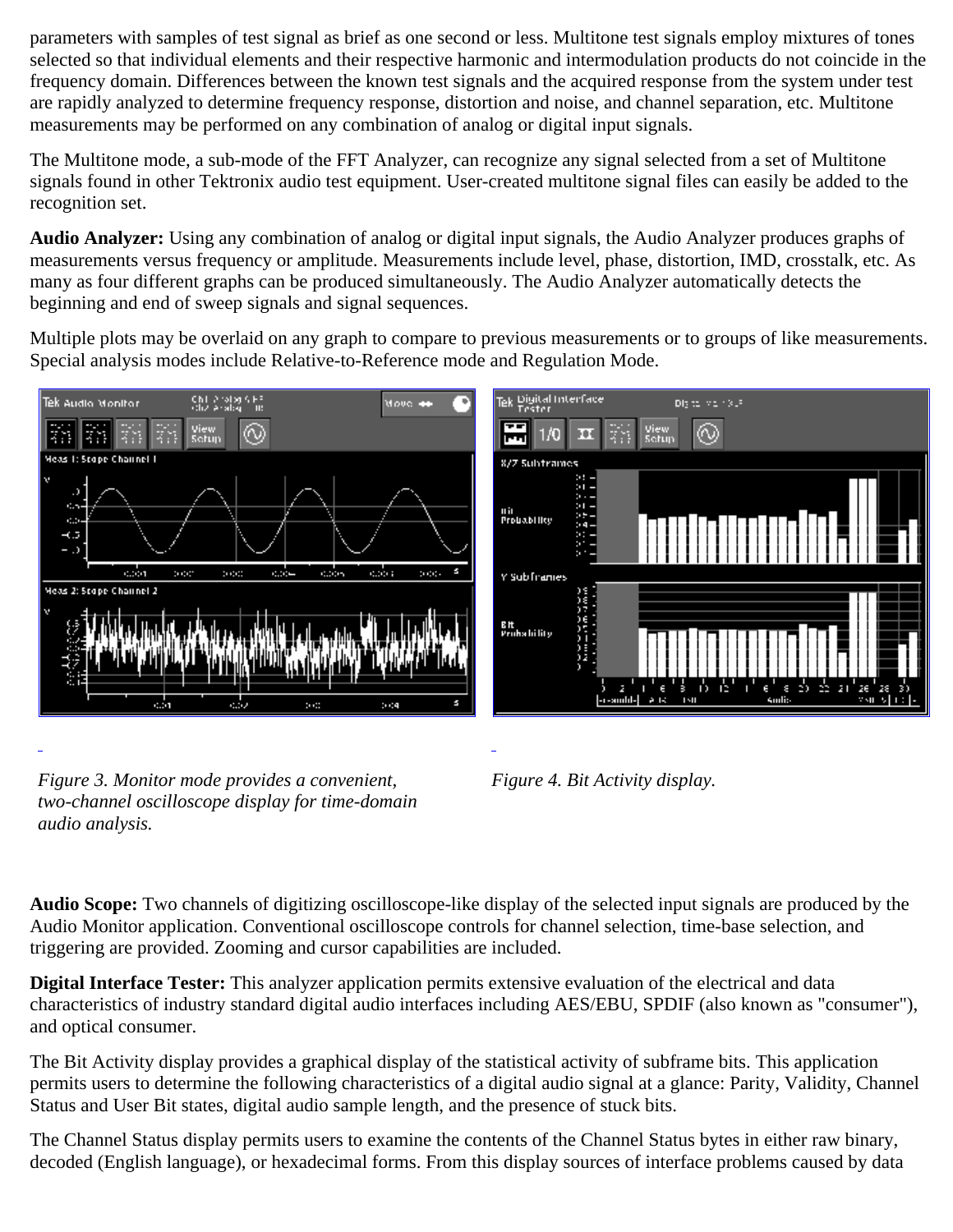format or content can be uncovered. The appropriate decoding format (from AES/EBU or IEC 958 standards) is selected automatically.

Eye Diagram displays provide straight forward indications of the "health" of a digital audio interface. Jitter, rise time, and interfering signal problems are all quite apparent in the Eye Diagram format.

Jitter Spectrum provides a frequency domain display of the jitter components giving an indication of possible sources of jitter such as power-line hum, switching power supply ripple or interface clocks.

## **Analog Generator Capabilities**

**Channel Independence:** The output signal on each channel is independently specified for "true stereo" operation up to 20 kHz in high resolution mode. It is possible to produce different types of signals on each channel. Channel A, for example, can produce a sine-wave signal while Channel B is producing pink noise. Of course, either channel may be turned off and identical signals may be generated on both channels. In high bandwidth mode, the generator produces monaural output on two channels up to 80 kHz.

**Output Signals:** Many types of output signals can be produced including the familiar Sine, Tone Burst, SMPTE/DIN and CCIF IMD test tones, Polarity test signals, Amplitude and Frequency Sweep signals, and Shaped Noise signal (White and Pink). Other signals include Multitone signals, Arbitrary Waveforms, and Periodic Chirp.

### **Digital Generator Capabilities**



*Figure 5. Channel Status Decoder display. Figure 6. Eye Diagram display.*



**Channel Independence:** The Digital Generator shares the same characteristic as the Analog Generator, achieving "true stereo" operation. The Digital Generator always drives the front panel digital, rear panel optical, and rear panel unbalanced outputs with the same signals.

**Output Signals:** Within the constraints imposed by the digital sample rate range (30 to 52 kilosamples per second), the Digital Generator can produce all of the signals described above for the Analog Generator. Digital audio sample length can be user-defined for 8 to 24 bits.

**Postprocessing:** Several different types of processing are possible for the digital output signal. A phase offset can be imposed between the output signals of the Digital Generator and the Digital Audio Reference input and output. The Digital Generator can simulate the output signal attenuation effects of long cables. Clock jitter can be added to the